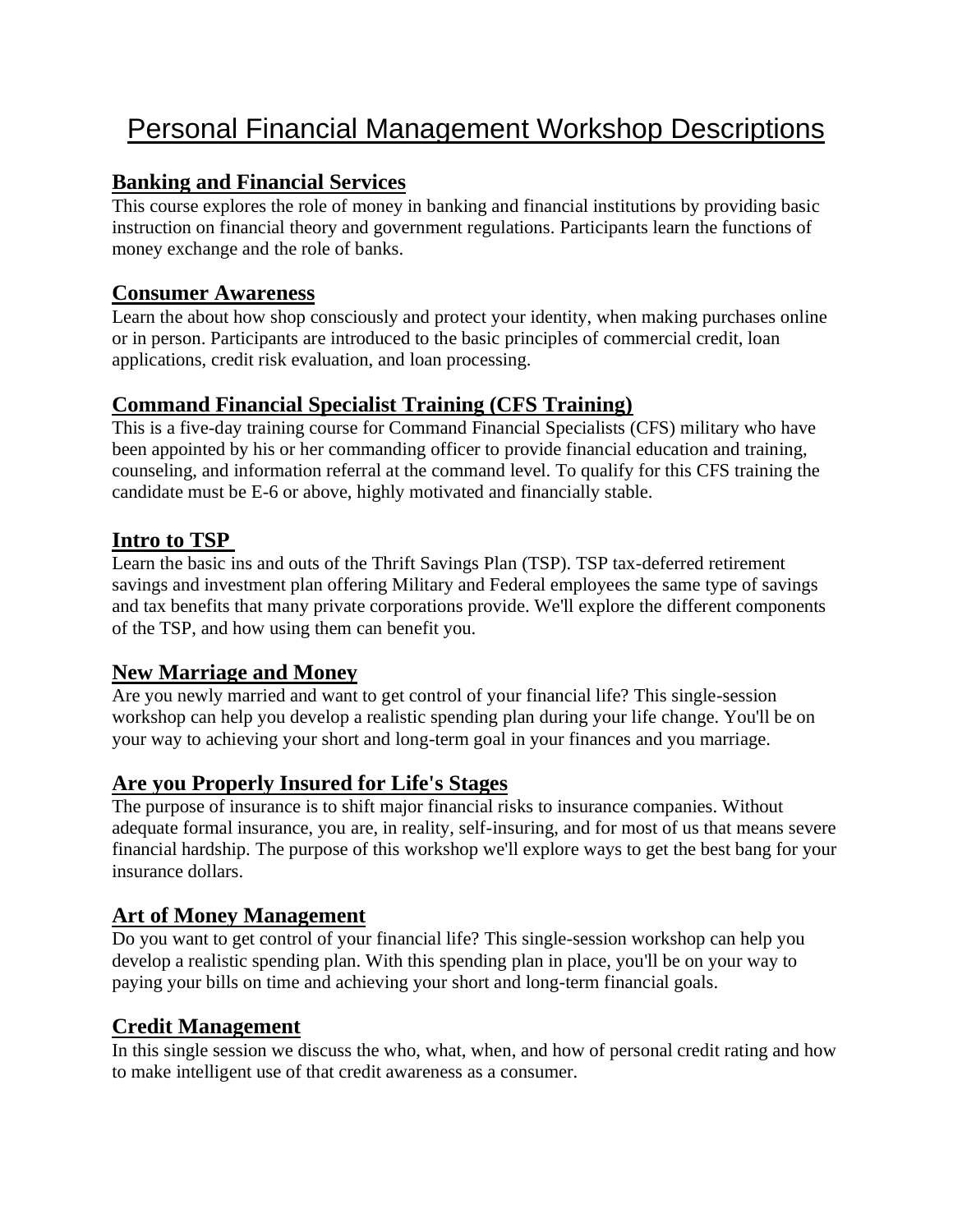## **Car Buying**

Looking for a car? Don't get taken for a ride! Learn all the important do's and don'ts BEFORE you step onto the car lot in this single-session program. Topics include trade-ins, financing, highpressure sales tactics, and tricks to watch out for.

# **Developing your Spending Plan (Post Holiday Style)**

In this single session, we will learn about the importance of prioritizing debt; not letting those holiday's bills take over the household budget the rest of the year...

# **Renting**

Renting is a good option for the military lifestyle, this workshop offers a look at its flexibilities that home ownership does not provide. We will also discuss roommates, leases, and insurance needs.

## **Financial Issues that Affect Security Clearances**

Just how important is it for Sailors to be in good financial standings? A Personal Finance Leadership Forum will be held with a keynote speaker from DoNCAF. The presentation will focus not only on the DonCAF review process, but also on the most common personal finance characteristics that cause an unfavorable review. The many aspects of Security Clearance review procedures will be reviewed as well as tips for avoiding the most encountered problems.

# **How to Create a Budget**

Creating a budget may not sound like the most exciting thing in the world to do, this one hour workshop will cover the vitals in keeping your financial house in order. Ultimately, the goal is to be able to show where your money is coming from, how much is there and where it is all going.

## **Military Pay issues**

Get familiar with the military compensation system so you will be able to verify information on your Leave and Earning Statement (LES), and correct common pay problems.

## **Retirement Planning**

An interactive program which introduces class participants to the basic concepts of retirement planning; including the military retirement pay plans, Thrift Savings Plan (TSP) and Individual Retirement Accounts (IRAs).

## **Saving and Investing**

This single session is designed to introduce basic guidelines and terminology that will enable participants to save and invest wisely. Explore various investment options and learn which instrument best suits you and your individual goals.

# **Your Insurance Needs**

This class takes a common-sense approach discussing the different types of insurance protection products available to help one manage the risk of potential losses.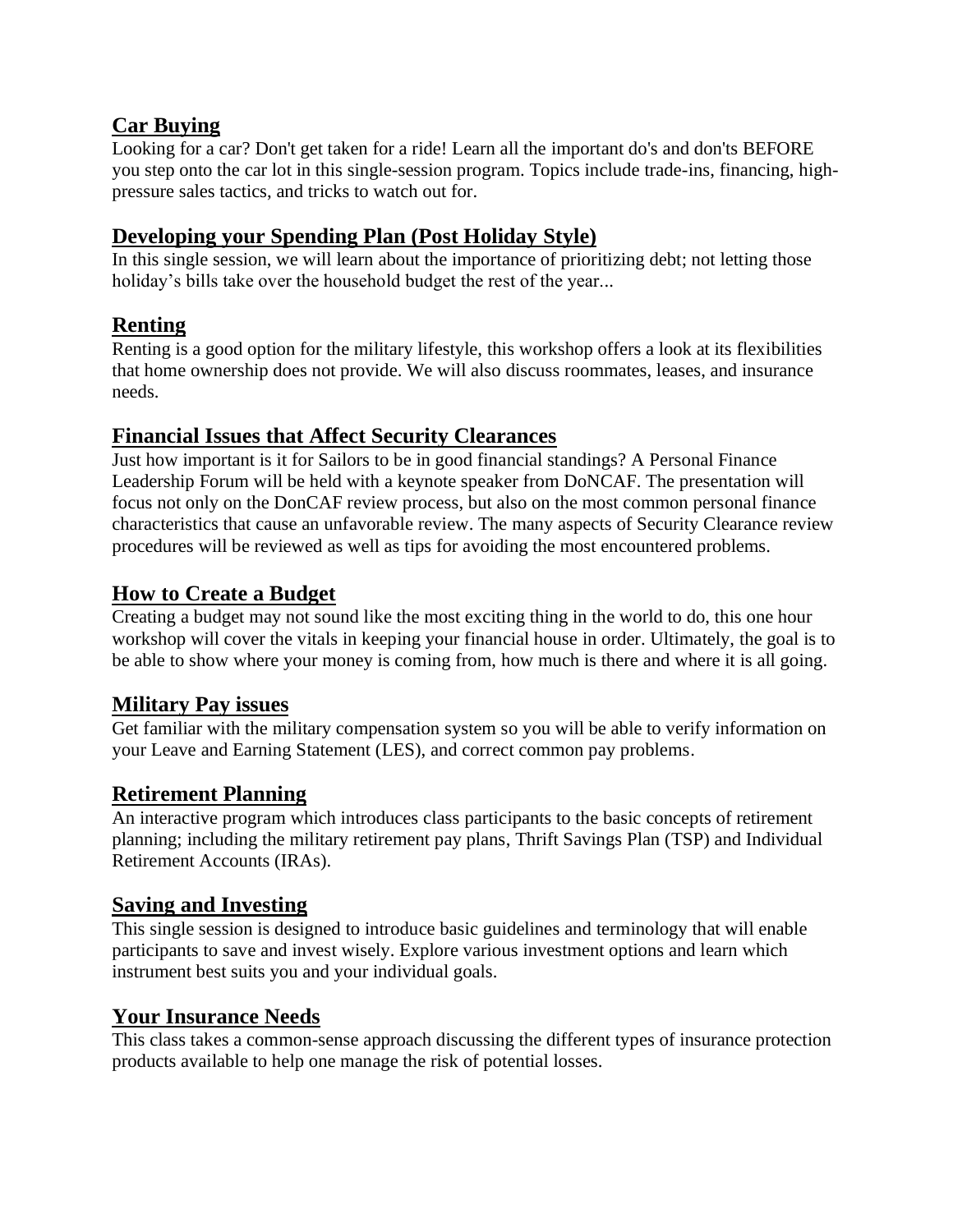#### **Holiday Finances**

This class is designed to help service members and family plan for increased holiday expenses and will explore strategies to avoid overspending that leads to accumulating excessive debt. These money management tips can apply year-round as well as to special occasions for which one may doing additional spending.

## **Paying for those Holiday Bills**

Looking for ways to deal with holiday spending? Focusing on paying off those bills is a good idea for getting the New Year; this workshop will explore tips that could help put you on the right start to easing your holiday debt-load.

## **Financial Considerations for Families & Deployments**

Military life is a mobile life. You never know when, to where, or for how long you may be called to serve. With that in mind, this workshop offer tips to help prepare your family finances for deployment.

## **Understanding your Credit Score/Report**

In this one-hour workshop learn to become more familiar with the critical elements of your credit report, and explore the major sections of a typical credit, why it's important to check your report, what to do in cases of inaccurate information, how to decipher your credit score, and much more.

## **Survivor Benefit Plan**

The Survivor Benefit Plan (SBP) helps make up for the loss of part of income due to death. It pays eligible survivors an inflation-adjusted monthly income. In this workshop, we'll learn how this plan is designed to protect your survivors against the risks of, early death; survivor outliving the benefits; and Inflation.

## **Understanding the Finances of Home Buying**

Home ownership is an important part of the "American Dream," the purchase of a home is probably also the most complicated financial transaction in which a person participates during a normal lifetime. In this workshop we go over the home buying process so that you can approach it from a position of understanding rather than confusion.

# **Taking the Mystery Out of Retirement Planning**

Retirement planning isn't a one-size-fits-all approach. The retirement planning strategy that's right for you might be different for the person right next to you even if you're about the same age and have roughly the same income. Although strategies may differ, in this workshop we will review retirement planning tips that should be helpful during various stages of your life.

## **Money and Deployments**

Deployment can be a time of anxiety and uncertainty for both service members and their families. Finances tend to take a back seat to spending time with family and preparing for deployment. This workshop will address maintaining good habits while away, it is possible to return to a much better financial situation than when you left.